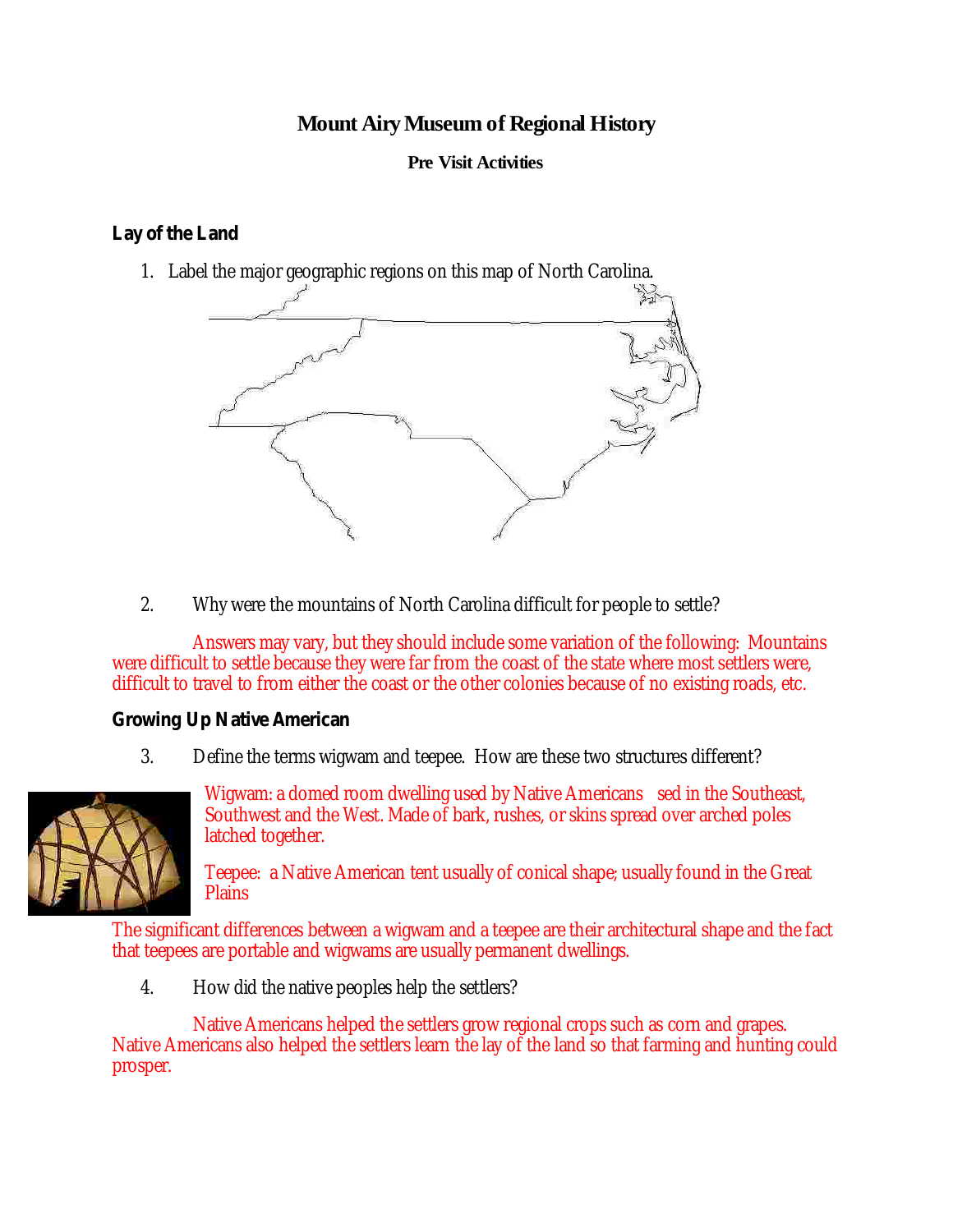- 5. What happened to Native Americans once more settlers moved into their land? Settlement by European Americans pushed Native Americans off their land. Also, Native Americans contracted European diseases they did not have defenses against, killing many of them.
- 6. How did children play a role in village life for Native Americans?

Answers will vary, but may include: Native American children identified with their mother's family, so they would learn all of the traditions of the tribe from the matriarch of the family, the grandmother. Girls learned from their mothers, grandmothers, and au their mother's brothers. Essentially their role in the village was to learn the customs of the tribe or clan.

**Movin' Along**

7. Define these key terms and people: Great Wagon Road, the Scots-Irish, the Germans and the Moravians.

Great Wagon Road: path the settlers followed down the valley of the Shenandoah River; 731 mile trail gradually widened; brought settlers in from the North including the states of Pennsylvania and New Jersey.

The Scots-Irish: some of the first people to settle the backcountry; the Scots-Irish in North Carolina mostly migrated from Pennsylvania

The Germans: some of the first people who settled the backcountry, came to be called "Dutch" even though none of them were from Holland

The Moravians: close-knit German speaking community; arrived in 1752; first came from **Pennsylvania** 

8. Why was trade important to the early settlers?

Since most settlers couldn't grow or make everything they needed to survive in the backcountry, they had to trade—barter—with their neighbors. If a settler had a surplus of crops or other goods, they could trade with locals for other essential items.

9. What year did settlers begin to move from the Coastal Plain to the Mountain region of North Carolina?



Around 1730 settlers began to move from the Coastal Plain to the Mountain region of the state. By the 1750s enough settlers had moved into the backcountry towns could be created.

**Life on the Frontier**

10 Why was water so important to settlers? Be sure to define the term grist mill in your answer.



Grist mill: place to grind grain into flour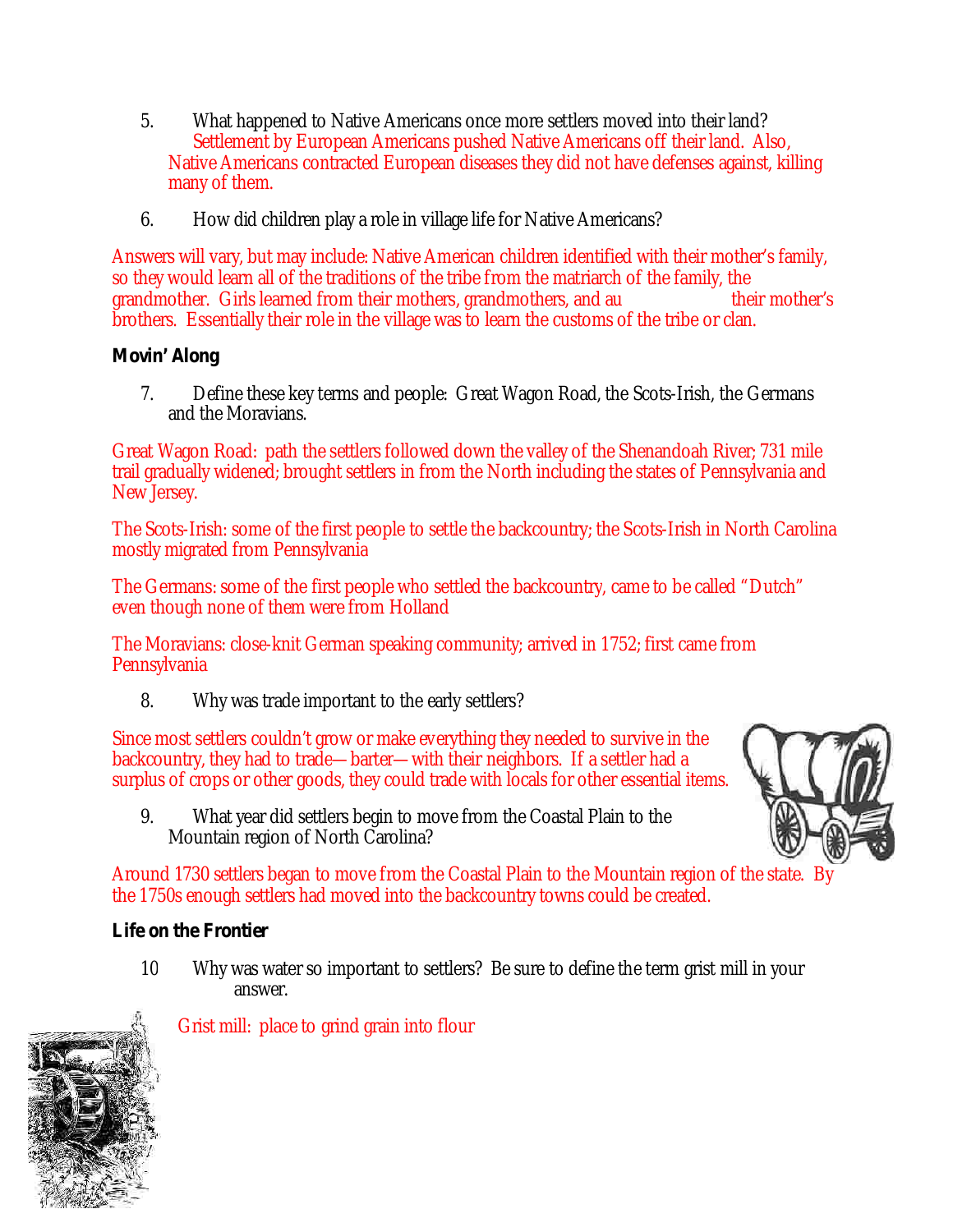Every small community had a grist mill in order to make flour and meal for its citizens, but for the mill to operate a water source had to be nearby. Water was also used for drinking and washing clothes as well as watering crops and livestock.

- 11 What was daily life like on the North Carolina frontier? Answers will vary, but may include: families built their homes out of local wood, settlers grew their own vegetables, spun their own thread and yarn to make their own clothing, and nourished their own livestock.
- 12 Why do you think settlers began to move from other areas to North Carolina's mountains? Answers will vary, but may include: freedom—landowners could be their own bosses; draw upon their land in good times and bad for food and shelter; plentiful land for farming

**Railroad's Comin' Round the Bend**

13 Define these key terms: plank road, Rip Van Winkle state.

Plank road: road made out of planks laid out like a deck across the road bed; one of the largest plank roads in North Carolina ran from Fayetteville to the town of Salem (now known as Winston-Salem)

Rip Van Winkle state: North Carolina's nickname in the early 1800s because the state supposedly fell asleep and made little social and economic progress.

14 What type of transportation did most settlers use to travel long distances before railroads?

Most settlers would either have to ride horse back or on another live stock animal. If they were lucky, they might have a wagon to use to travel long distances while carrying materials such as crops or hand-made products like baskets.

15 How did railroads improve trade throughout the state?

Railroads made trade much easier throughout the state because it made transportation of goods quicker and cheaper.

16 How did railroads help the expansion of the backcountry?



More settlers learned about the backcountry because of the railroads. Railroads helped the backcountry grow because more towns sprang up around depots and they became central places of trade in their communities.

**Keeping the Factory Hot**

17 Define these key terms: bright leaf tobacco, Tobacco Road, railroad towns.

Bright leaf tobacco: flue-cured tobacco; tobacco cured by controlled heat, which turns the leaves yellow

Tobacco Road: area between Wilson and Durham, North Carolina became known as Tobacco Road because so much tobacco was shipped to the factories; me internationally famous for tobacco in 1900s